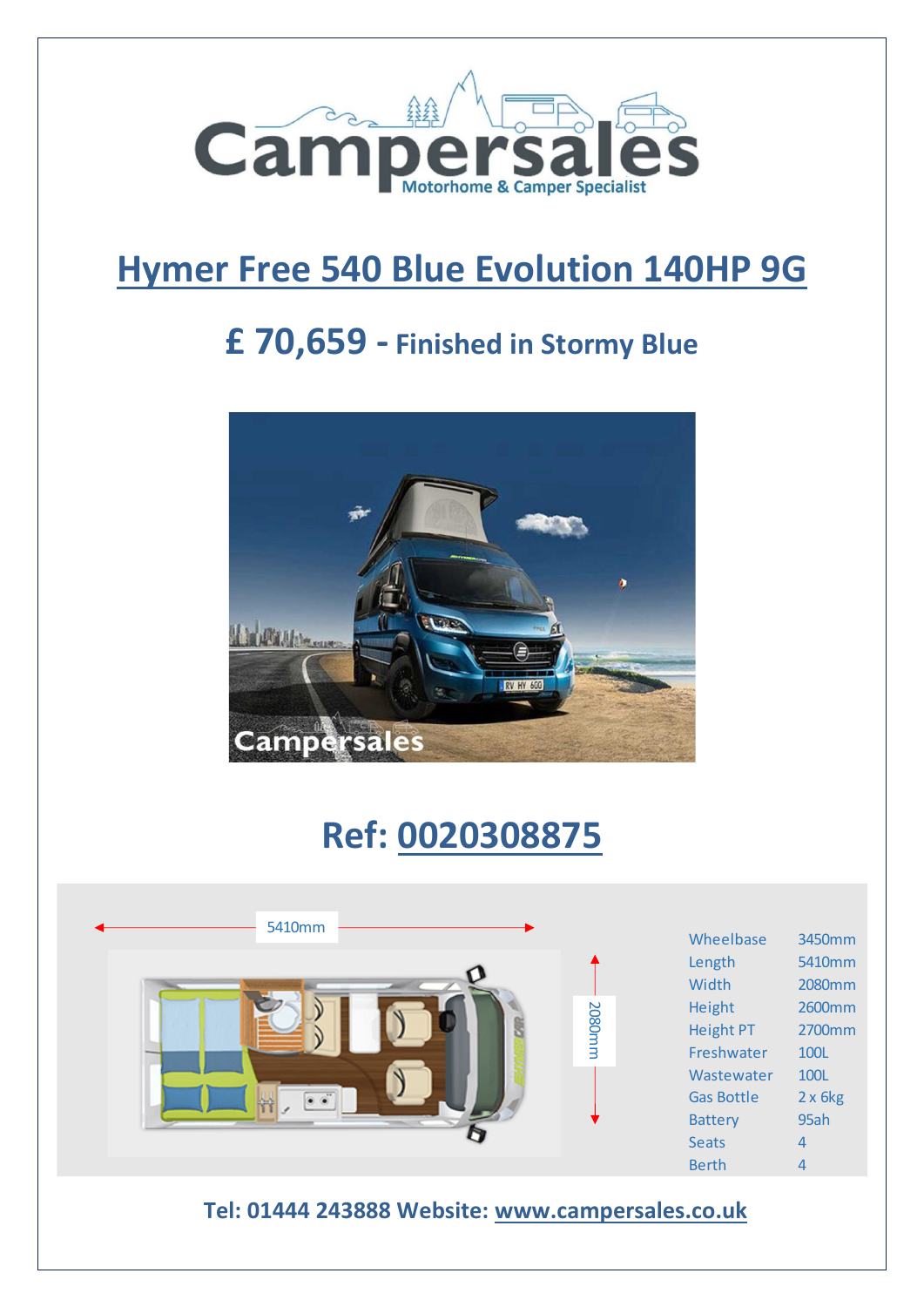### **This vehicle package is made up as follows:**

| 27/01/2022  | <b>Hymer Free 540 Blue Evolution</b><br>Ref: 0020308875               |              |                          |
|-------------|-----------------------------------------------------------------------|--------------|--------------------------|
| <b>Code</b> |                                                                       | <b>Price</b> | Add.<br><b>Weight in</b> |
|             | Campus Edition: Basis/Chassis 01.02.22                                |              |                          |
|             | Fiat Ducato 2.2 Multijet 103 KW/140 HP Euro 6 VI - E                  |              |                          |
|             | Light 35                                                              |              |                          |
|             | Exterior Colour: Stormy Blue Metallic                                 |              |                          |
|             | 90l fuel tank                                                         |              |                          |
|             | LED Daytime running lights                                            |              |                          |
|             | Fog lights                                                            |              |                          |
|             | Front bumper painted in vehicle colour                                |              |                          |
|             | 16" alloy rims with 225/75 R16 tyres, black matt                      |              |                          |
|             | Leather steering wheel gear knob lever                                |              |                          |
|             | Multifunctional steering wheel                                        |              |                          |
|             | Eco-Pack consisting of start-stop-system incl. intelligent alternator |              |                          |
|             | Premium DAB pre install                                               |              |                          |
|             | Exterior mirror electrically adjustable/heated                        |              |                          |
|             | Grill frame, glossy black                                             |              |                          |
|             | Headlights with black frame                                           |              |                          |
|             | Underride protection (skid plate), glossy black                       |              |                          |
|             | Fiat Infortainment - System with 10" Touchscreen, DAB, Apple Car      |              |                          |
|             | Play, Google Android Auto Incl. reversing camera and multifunctional  |              |                          |
|             | steering wheel                                                        |              |                          |
|             | Auto Cab Aircon with pollen filter                                    |              |                          |
|             | Interior/Living                                                       |              |                          |
|             | Awning with special adapter for sleeping roof, anthracite housing     |              |                          |
|             | 300 x 250 cm                                                          |              |                          |
|             | Sleeping Roof                                                         |              |                          |
|             | Design graphics: Window filling carbon                                |              |                          |
|             | Framed window in bedroom incl. blackout blind and mosquito net,       |              |                          |
|             | RH side, rear                                                         |              |                          |
|             | Additional sockets: 2 x 230 V/1 X 12 V                                |              |                          |
|             | Cab Blinds                                                            |              |                          |
|             |                                                                       |              |                          |
|             | ISOFIX (child seat fixation for seat bench)                           |              |                          |
|             | Fabric combination: Kitami                                            |              |                          |
|             | Living style collection "FREE" (2 cushions and 1 untensil bag)        |              |                          |
|             | Wooden shower slats                                                   |              |                          |
|             | <b>Blue Evolution Package Special Price</b>                           | 2960         | 64,090.00                |
|             | <b>Plus Additional Hymer options:</b>                                 |              |                          |
| V20420A     | 9-gear automatic transmission                                         | 55           | 3,430.00                 |
| V2064511    | Electric Handbrake                                                    | -9           | 400.00                   |
| V30490J     | 2 folding chairs and table incl. fixation                             | 13           | 260.00                   |
| V5028011    | Heating Truma Combi 4 E                                               |              | 350.00                   |
| V5012511    |                                                                       | 30           | 400.00                   |
|             | Second habitation battery (95 Ah AGM) incl. additional 18 A charger   |              |                          |
| V60230J     | Partitioning curtain in rear                                          | $\mathbf 0$  | 170.00                   |
| V60170J     | <b>Fitted Sheets</b>                                                  | 1            | 180.00                   |
|             | <b>Package Price:</b>                                                 |              | 69,280.00                |
|             | <b>Alarm and Tracker Combination</b>                                  |              |                          |
|             | Autowatch 695 Thatcham Cat 1 (2-1 Alarm & immobiliser)                |              | 899.00                   |
|             | Scorpion S5-VTS Thatcham Cat 5 Tracker                                |              |                          |
|             | (Tracker subscription fee paid direct from customer)                  |              |                          |
|             | Electric hook up cable (10m)                                          |              | 25.00                    |
|             | 2 x 6Kg Propane gas cylinders                                         |              | 120.00                   |
|             | 1st registration fee DVLA                                             |              | 280.00                   |
|             | Road Tax / VED - PLG                                                  |              | 55.00                    |
|             | <b>On The Road Price:</b>                                             |              | 70,659.00                |
|             | Total Weight this package Kg                                          | 3050         |                          |
|             | Maximum Permissable Weight Kg                                         | 3500         |                          |
|             | Payload this package Kg                                               | 450          |                          |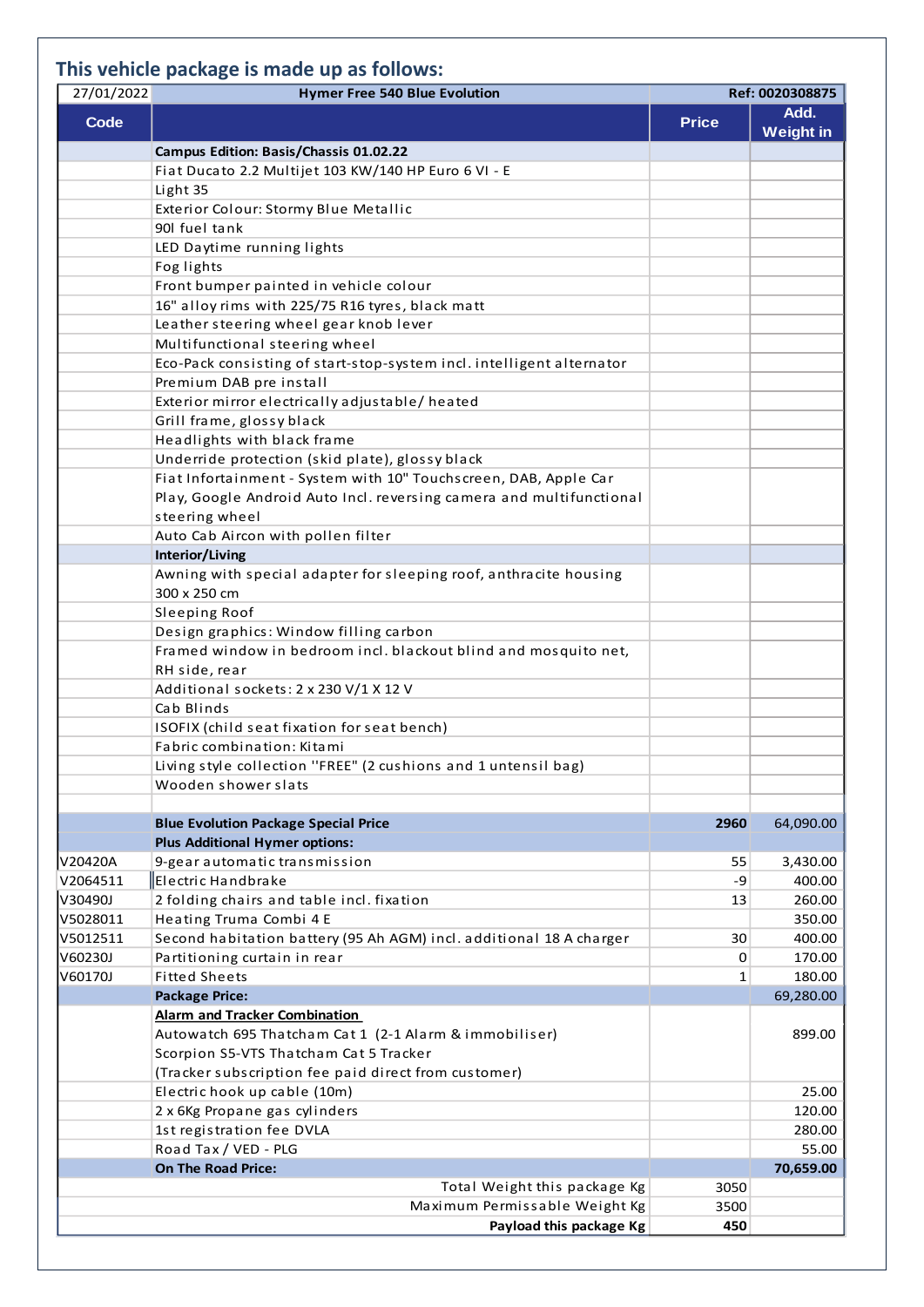\* Mass In Running Order includes driver (75 kg), full fuel tank (90 %), fresh water (100 %), gas store,

\*\* Payload: Difference between technically permissible total weight and Mass In Running Order.

\*\*\*Need more payload, MIRO is calculated with 100% water = 100kg Tip: reduce water when travelling. Talk to our Sales Team

### Standard Equipment HYMERCAR FREE



### **Chassis**

**• Fiat Ducato - 2.2 MultiJet - 88 KW/120 HP - Euro 6 d temp**

### **Basis**

- **Full wheel covers**
- **Breakdown kit (air compressor with additional valve)**
- **Door storage boxes with integrated bottle holder for 1.5 litre bottles**
- **Daytime Running Light**
- **Smartphone / Tablet holder**
- **Seat base panelling**
- **Power steering**
- **Sensor for water in diesel fuel**
- **Tool kit**
- **Outside temperature display**
- **Lockable storage compartment in the middle of the dashboard (e.g. for a notebook)**
- **Digital display with on-board computer**
- **Coaxial steering wheel adjustment**
- **Glovebox, passenger side, with cooling compartment lid for 1.5 litre bottle**
- **Belt warning device "Unfastened seat belt"**
- **Driver and passenger airbag**
- **ESC with Brake Assist (HBA), ABS, ASR, LAC, MSR, Hill Start Assist and Traction+**
- **Electric cab windows**
- **Reinforced alternator**
- **75 l fuel tank**
- **19 l AdBlue tank**
- **Charging booster for safe charging of the habitation battery while driving**
- **Central locking with internal operation and remote control**
- **Electric immobilizer**
- **Body**
- **Insulated aluminium framed windows**
- **Insulated floor**
- **Insulated aluminium framed bathroom window**
- **Black gutter above the sliding door with integrated LED lighting**
- **Dark tinted windows in the living area**
- **Rooflight in bathroom, 40 x 40 cm**
- **Electric entrance step**
- **Rooflight in bedroom, 40 x 40 cm**
- **Rooflight in living room, 70 x 50 cm**
- **Expandable rear door opening**
- **Exterior colour: White**

**Outfitting**

- **Blackout living room with pleated blinds and mosquito net**
- **Attachable table with slide-out extension**
- **Mosquito net pleated blind for sliding door**
- **Pedestal containing large storage compartment**
- **Gas bottle compartment for 2 gas bottles**
- **Embedded lashing eyes for ideal fixation located in floor and rear bed**
- **Cab seats, swivelling, with armrests, height- and tilt adjustable**
- **Vertically adjustable bed frame**
- **Cab seats, armrests and seat bench upholstered in living area fabric**
- **Mirror cabinet**
- **Extra deep drawers with Premium pull-outs incl. self-closing**
- **Fabrics & Furniture finishes**
- **Furniture finish: Grand Oak**

### **Living and bedroom + lighting**

- **Cold foam mattress for rear beds incl. Comfort bed slat frame**
- **LED lighting**
- **Ambient lighting in the living- and bedroom as well as kitchen area**
- **Side panelling with premium heat and sound-absorbing fabric**

#### **lamination Kitchen**

- **Stove-sink combination with glass cover (2-burner gas cooker)**
- **Extra deep drawers with Premium pull-outs incl. self**
- **Expandable kitchen worktop**
- **90 l compressor fridge (600)**

**Bathroom**

- **Compact bathroom with door**
- **Shower head holder with suction cup**
- **Shower tray with circular gutter**
- **Cassette toilet with level indicator**

**Installation & Technology**

- **4 kW warm air heating incl. warm water boiler**
- **LCD keypad for heating incl. iNet ready**
- **Internal temperature sensor**
- **100 l freshwater tank (internal)**
- **Wastewater tank, insulated**
- **100 l wastewater tank (fitted underfloor)**
- **230 V external connection with earth leakage circuit breaker for 230 V**
- **& 12 V**
- **95 Ah habitation battery with charger**
- **Level indicator for fresh water as well as wastewater tank**
- **Entrance step switch protection cover**